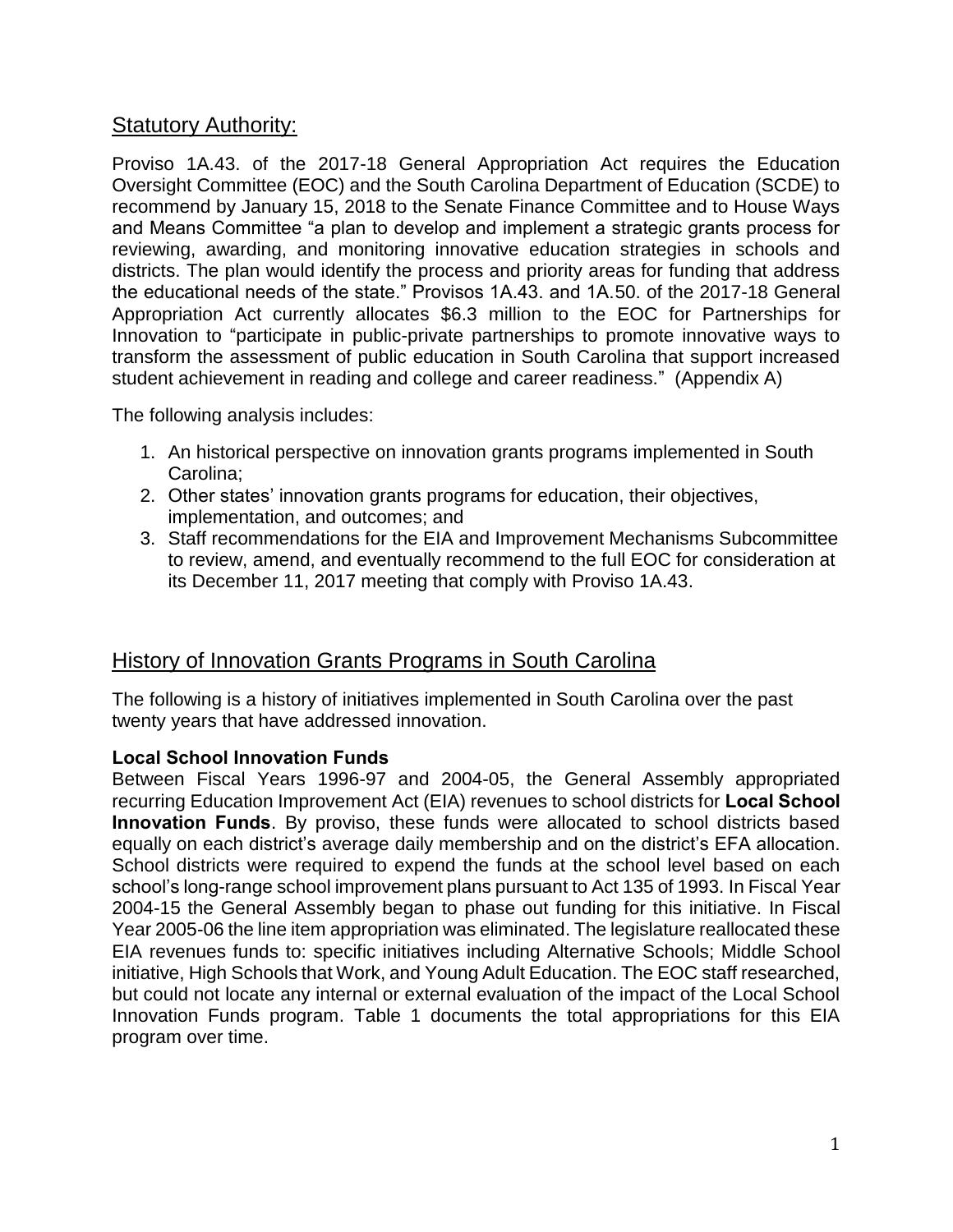| <b>EIA Appropriation</b><br><b>Fiscal Year</b><br>\$22,000,000<br>1996-97<br>\$22,000,000<br>1997-98<br>\$22,000,000<br>1998-99<br>\$22,000,000<br>1999-00 |
|------------------------------------------------------------------------------------------------------------------------------------------------------------|
|                                                                                                                                                            |
|                                                                                                                                                            |
|                                                                                                                                                            |
|                                                                                                                                                            |
|                                                                                                                                                            |
| \$22,000,000<br>2000-01                                                                                                                                    |
| \$22,000,000<br>2001-02                                                                                                                                    |
| \$20,888,245<br>2002-03                                                                                                                                    |
| \$20,888,245<br>2003-04                                                                                                                                    |
| \$9,970,064<br>2004-05                                                                                                                                     |

#### **Table 1 Recurring EIA Revenues for Local School Innovation Funds**

Source: Budget Bills as documented on<http://www.scstatehouse.gov/>

## **Public Choice Innovation Schools**

In Fiscal Year 2007-08, at the recommendation of the EOC, the General Assembly appropriated \$2,560,000 in recurring EIA revenues for **Public Choice Innovation Schools**. As stipulated in Proviso 1A.69. of the 2007-08 General Appropriation Act, the focus of the program was to incentivize the creation of public choice innovation schools as alternatives for students attending schools rated Unsatisfactory or Below Average. The State Board of Education was responsible for establishing the program. The EOC was responsible for conducting or contracting for a longitudinal evaluation of the Public Choice Innovation Schools program. (Appendix B) As a requirement of the evaluation, the EOC was to include a value-added component to compare student performance in the Innovation Schools with traditional public schools and public charter schools. Grants were made to school districts in Fiscal Year 2007-08; however, due to the impact of the Great Recession, funding for the Public Choice Innovation Schools program was eliminated in Fiscal Year 2008-09. The one-year program was never reinstated.

### **Partnerships for Innovation**

In Fiscal Year 2013-14 at the request of the EOC, the General Assembly granted the EOC the authority to allocate existing appropriations to the agency "to participate in public-private partnerships to promote innovative ways to transform the assessment of public education in South Carolina that support increased student achievement in reading and college and career readiness." The goal was focused on finding innovative measures of student academic success beyond traditional end-of-year summative assessments. The initiative was referred to as **Partnerships for Innovation**.

Since Fiscal Year 2013-14, the General Assembly has expanded the function of this proviso beyond assessment and has increased funding. Most recently, the legislature charged the EOC with implementing innovative partnerships to initiate pilot programs that focus on: (1) improving digital literacy skills; (2) increasing the level of educational quality and support for military-connected children and their families; (3) expanding STEM centers in middle schools; and (4) piloting statewide a program to provide additional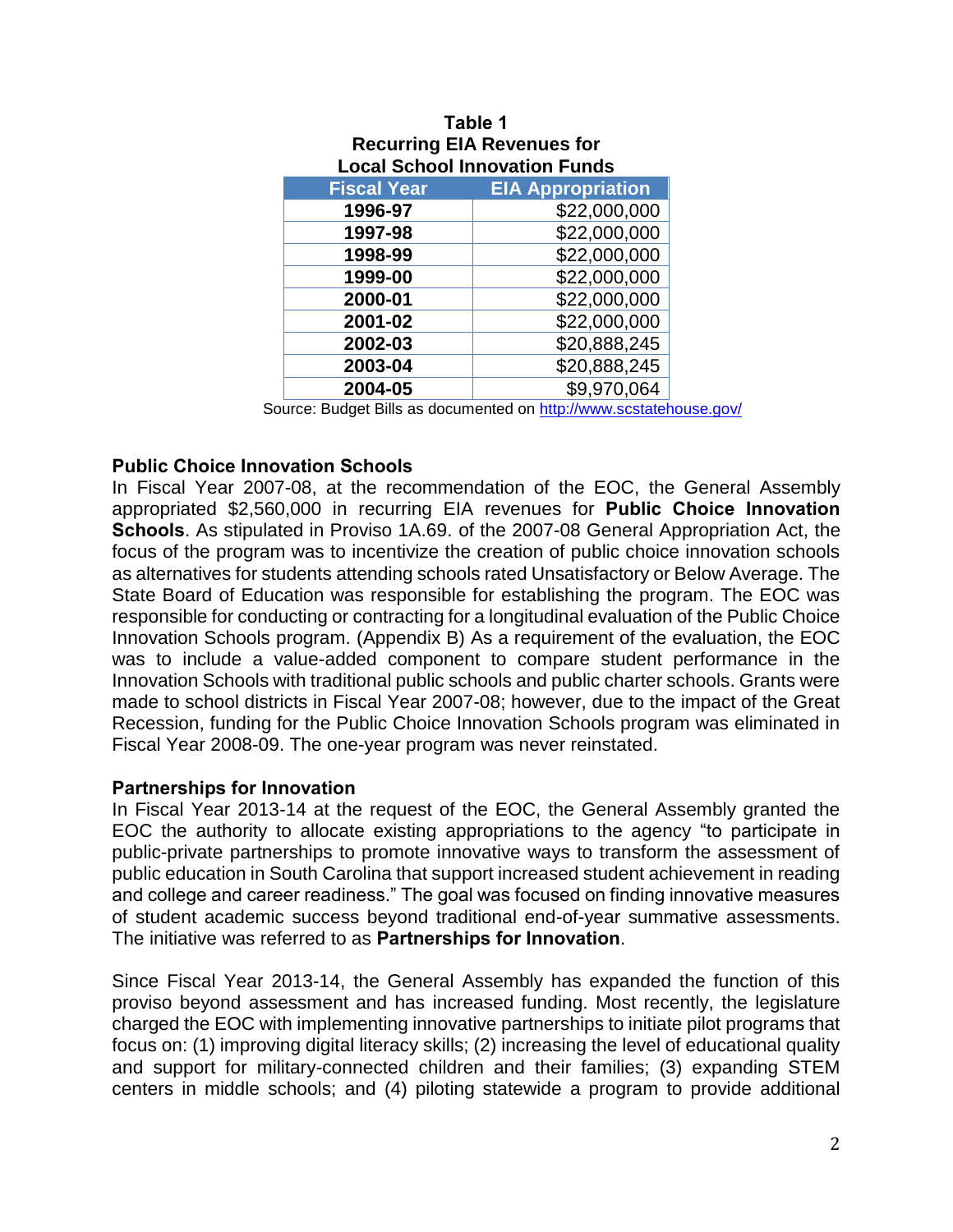support to students and teachers who are enrolled in or teaching algebra. Table 2 documents funding for this initiative over time.

| Table 2                               |                   |  |  |
|---------------------------------------|-------------------|--|--|
| <b>Non-Recurring EIA Revenues for</b> |                   |  |  |
| <b>Partnerships for Innovation</b>    |                   |  |  |
| <b>Fiscal Year</b>                    | <b>Allocation</b> |  |  |
| 2013-14                               | \$0               |  |  |
| 2014-15                               | \$0               |  |  |
| 2015-16                               | \$900,000         |  |  |

**2016-17** \$3,200,000 **2017-18** \$6,281,500

### **South Carolina Community Block Grants for Education Pilot Program**

In Fiscal Year 2014-15 the General Assembly created by proviso, Proviso 1.94., the **South Carolina Community Block Grants for Education Pilot Program**. (Appendix C) The proviso states that "the purpose of this matching grants program is to encourage and sustain partnerships between a community and its local public school district or school for the implementation of innovative, state-of-the-art education initiatives and models to improve student learning. The initiatives and models funded by the grant must be well designed, based on strong evidence of effectiveness, and have a history of improved student performance." In Fiscal Year 2015-16 and thereafter the program was amended to focus on grants to improve the quality of full-day 4K programs. While the EOC is charged with implementing and evaluating the program, the actual grants are reviewed and awarded by an independent, non-partisan board comprised of three members from the education community and four members from the business community, appointed by the Executive Director of the EOC. Evaluations of the 2014-15 and 2015-16 Community Block Grants awardees are available on the EOC's website. Monies are allocated to the EOC from the Office of First Steps to School Readiness from unexpended full-day 4K monies.

| i avit v                                                   |                   |                                           |                                            |  |
|------------------------------------------------------------|-------------------|-------------------------------------------|--------------------------------------------|--|
| <b>Community Block Grants for Innovation Pilot Program</b> |                   |                                           |                                            |  |
| <b>Fiscal</b>                                              | <b>Allocation</b> | <b>Number and Amount of</b>               | <b>Number and Amount</b>                   |  |
| <b>Year</b>                                                |                   | <b>Grant Applications</b>                 | of Grants Awarded                          |  |
| 2014-15                                                    | \$1,000,000       | 37 applications totaling<br>\$7.9 million | 5 grants awarded<br>totaling \$1.0 million |  |
| 2015-16                                                    | \$2,000,000       | 17 applications totaling<br>\$3.6 million | 7 grants awarded<br>totaling \$1.6 million |  |
| 2016-17                                                    | \$1,000,000       | 20 applications totaling<br>\$3.7 million | 8 grants awarded<br>totaling \$979,000     |  |
| 2017-18                                                    | \$1,000,000       | 11 applications totaling<br>\$1.9 million | To Be Determined                           |  |

| Table 3 |                                                                                                      |  |  |  |
|---------|------------------------------------------------------------------------------------------------------|--|--|--|
|         | Community Block Grants for Innovation Pilot Program                                                  |  |  |  |
|         | t Alliano al Paris de la Milana de la capación de la capación de la Milana de La Caraca de la Caraca |  |  |  |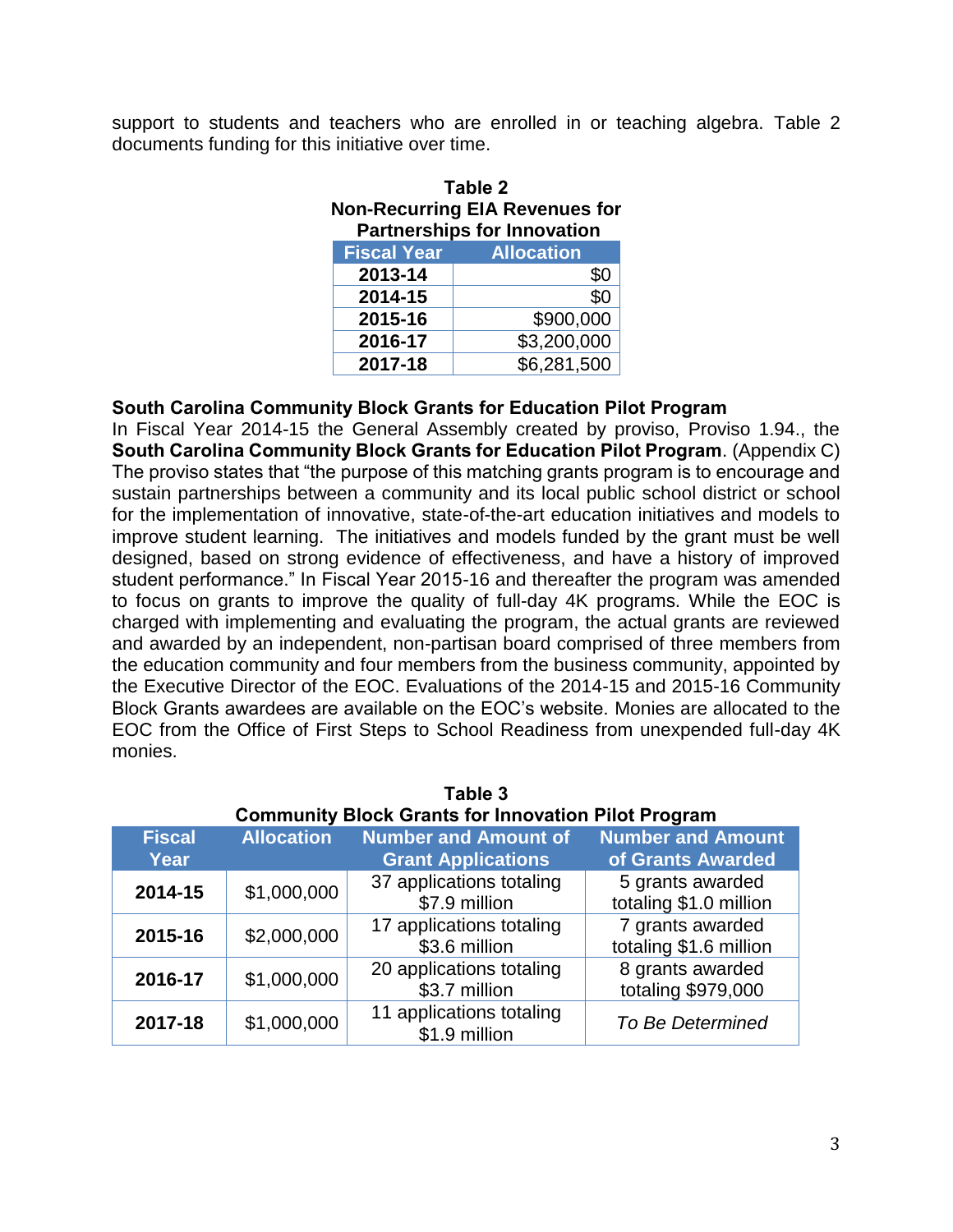# Other States' Innovation Programs

The EOC staff found at least four states – Georgia, Nebraska, North Carolina and Ohio - - that have implemented either a competitive grants program designed to promote innovation in public education or who have promoted innovation in education. Below is a summary of the key components and strategies used in these states.

## **Georgia**

In 2010 Georgia received from the United States Department of Education a Race to the Top grant of \$400 million. From this grant, the state created the Innovation Fund, a \$19.4 million competitive grants program administered by the Governor's Office of Student Achievement (GOSA).<sup>1</sup> Initially, the purpose of the Innovation Fund was to spur unique partnerships across education entities to achieve four objectives:

- Raise student achievement by developing and delivering applied learning opportunities and experiences, especially in STEM fields;
- Improve teacher and leader effectiveness by supporting innovative teacher and leader induction programs;
- Increase the pipeline of effective educators by developing local capacity through Grow Your Own Teacher programs; and
- Develop or expand charter schools that have special characteristics and that leverage nontraditional partnerships.

The original Innovation Fund provided 23 grants. GOSA produced a report identifying the "promising practices" that emerged from these 23 grants, notably:

- (1) KIPP Teachers Fellow Program,
- (2) UGA/GAEL Early Career Principal Residency Program,
- (3) Morehouse College Student Applied Learning, New Teacher Induction and Staff Leadership Program,
- (4) Gwinnett STEM Targeted Educational Program (STEP) Academy, and
- (5) Tift County Mechatronics Partnership.<sup>2</sup>

When the Race to the Top grant ended, Georgia Governor Nathan Deal and the legislature created a state Innovation Fund to continue the state's investment in "revolutionizing education." The Innovation Fund "strives to dramatically advance student achievement in Georgia by investing in "school districts charter schools, and traditional

[https://gosa.georgia.gov/sites/gosa.georgia.gov/files/GOSA\\_Innovation\\_Fund\\_Profiles\\_Fin](https://gosa.georgia.gov/sites/gosa.georgia.gov/files/GOSA_Innovation_Fund_Profiles_Final_Electronic.pdf) [al\\_Electronic.pdf.](https://gosa.georgia.gov/sites/gosa.georgia.gov/files/GOSA_Innovation_Fund_Profiles_Final_Electronic.pdf)

l

<sup>1</sup> *Georgia's Innovation Fund: Profiles of Innovation Fund Grantees*. Office of Student Achievement.

<sup>2</sup> Ibid.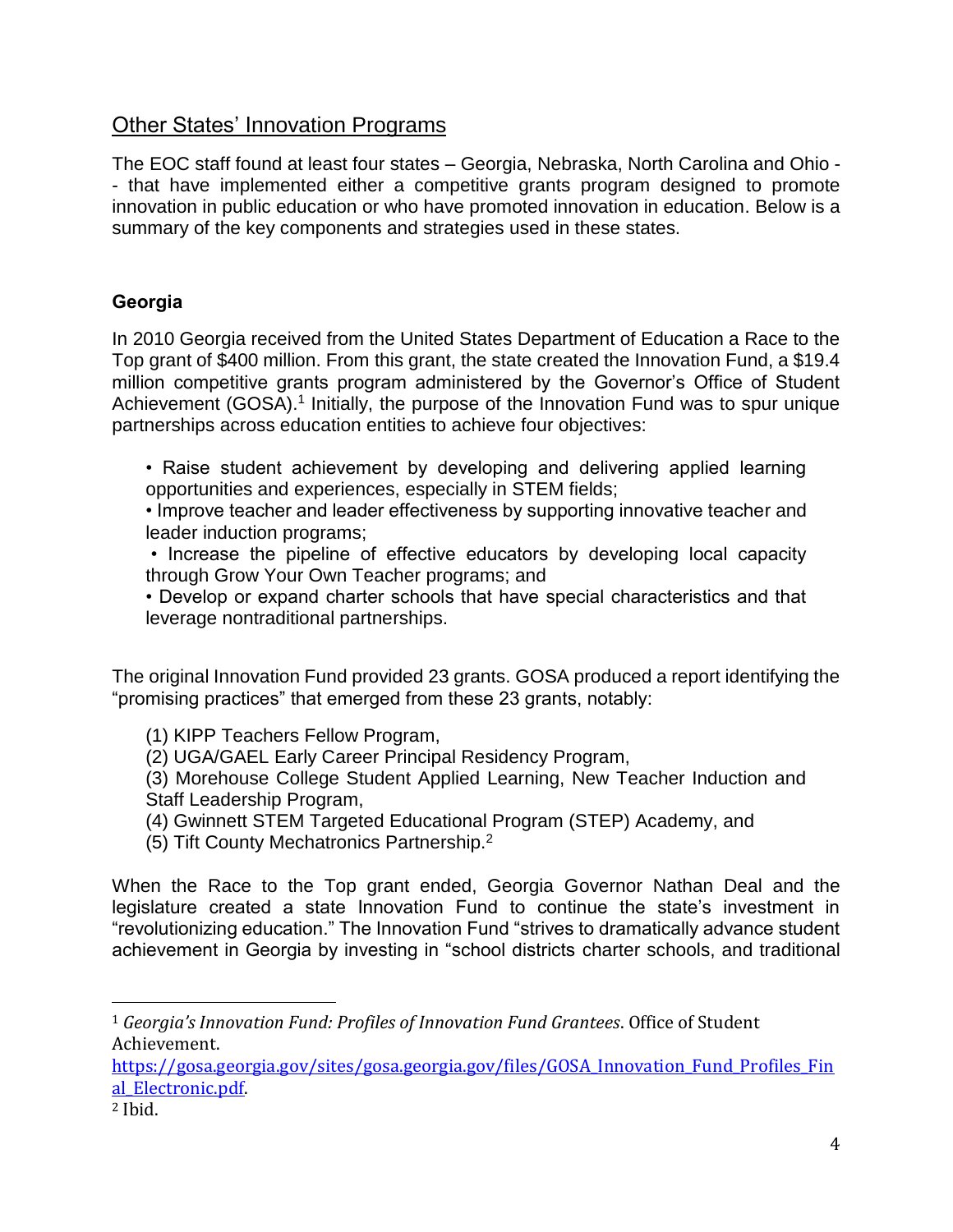public schools committed to planning, implementing and scaling programs that take a radical approach to education."  $3$ 

Based upon information provided in the annual reports on the Innovation Fund as published by GOSA and provided to the EOC staff by GOSA staff, the following Innovation Fund grants were awarded in FY15 through FY17. Initially, Innovation Funds were awarded for Planning, Implementation and Scaling Grants. A Planning Grant, initially \$10,000 or less, is to be used for planning for future implementation of an initiative. An Implementation Grant is a two-year grant of between \$200,000 and \$700,000 to implement the initiative. Finally, a Scaling Grant is also a two-year grant of between \$200,000 to \$700,000 to expand an initiative that has already been implemented and determine to be a promising practice.

| <b>Fiscal</b><br>Year | <b>Number of</b><br><b>Applications and</b><br><b>Amount</b> | <b>Award Winners</b>    | <b>Total Amount</b><br><b>Grants</b> |
|-----------------------|--------------------------------------------------------------|-------------------------|--------------------------------------|
| 15                    | 63 applications                                              | 10 Planning Grants      | \$100,000.00                         |
|                       | totaling<br>\$33.6 million                                   | 4 Implementation Grants | \$3,981,655.64                       |
|                       |                                                              | 5 Scaling Grants        | \$995,833.00                         |
|                       |                                                              |                         | \$5,077,488.64                       |
|                       |                                                              |                         |                                      |
| 16                    | 57 applications                                              | 6 Planning Grants       | \$59,981.00                          |
|                       | totaling                                                     | 4 Implementation Grants | \$2,721,655.00                       |
|                       | \$24.8 million                                               | 2 Scaling Grants        | \$1,400,000.00                       |
|                       |                                                              |                         | \$4,181,636.00                       |
|                       |                                                              |                         |                                      |
| 17                    | 80 applications                                              | 12 Planning Grants      | \$104,308.52                         |
|                       | totaling                                                     | 2 Implementation        | \$1,263,851.67                       |
|                       | \$28.7 million                                               | 4 Scaling Grants        | \$2,282,073.25                       |
|                       |                                                              |                         | \$3,650,233.44                       |

### **Innovation Fund Grant Award Winners**

FY17 was the last year that GOSA offered Innovation Fund Planning Grants. In lieu of planning grants, GOSA now offers schools and districts the opportunity to apply to participate in the Innovation Fund Accelerator. The Accelerator is a series of GOSAfacilitated workshops designed to build the capacity of schools and districts to develop and pilot truly innovative programs that target the root cause(s) of challenging and

l

<sup>3</sup> *2016 Innovation Fund Annual Report*. Governor's Office of Student Achievement. December 2016. [https://gosa.georgia.gov/sites/gosa.georgia.gov/files/2016%20Innovation%20Fund%20Annual%20Report.](https://gosa.georgia.gov/sites/gosa.georgia.gov/files/2016%20Innovation%20Fund%20Annual%20Report.pdf) [pdf.](https://gosa.georgia.gov/sites/gosa.georgia.gov/files/2016%20Innovation%20Fund%20Annual%20Report.pdf)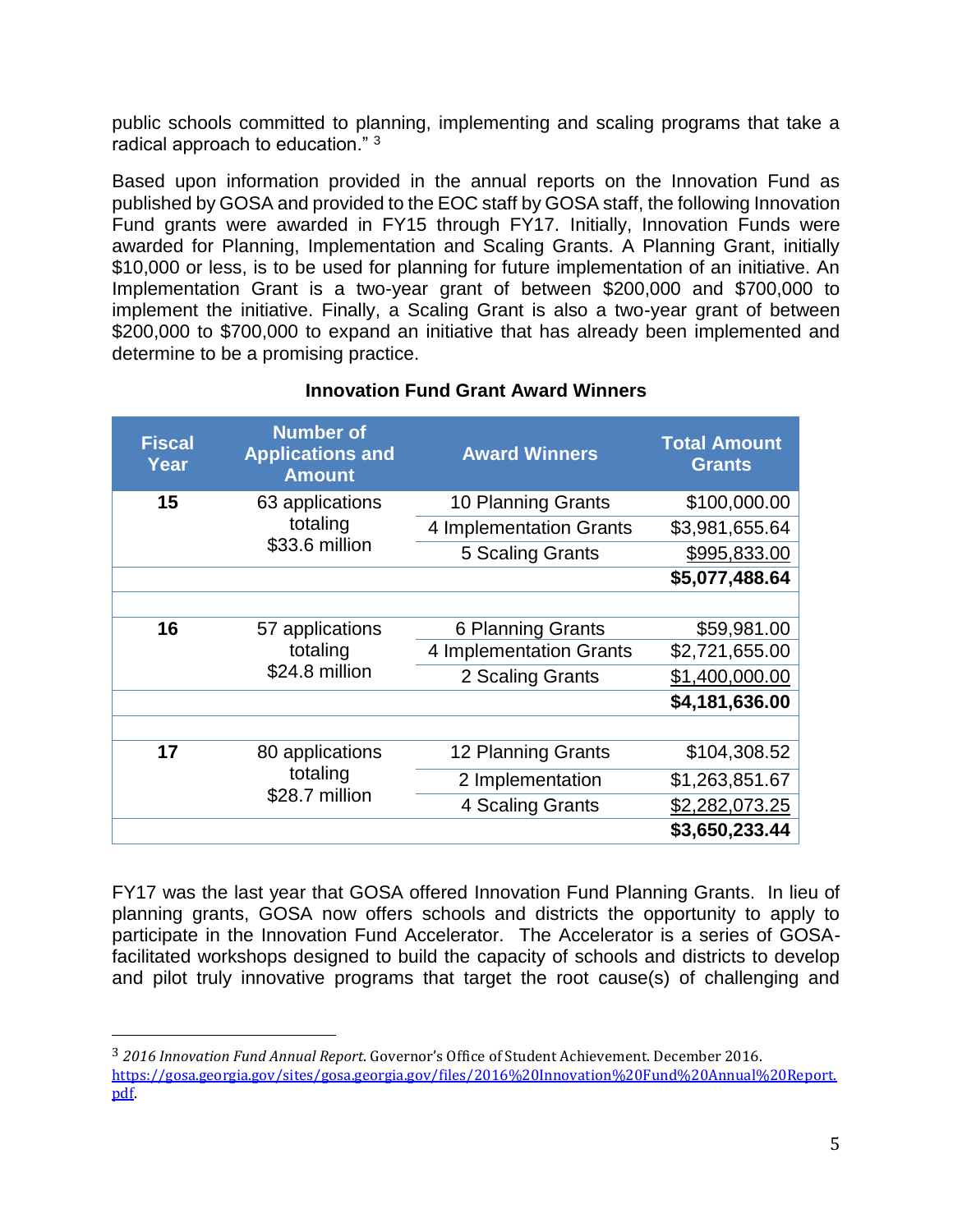complex problems. Accelerator participants receive a \$10,000 grant and the opportunity to apply for up to \$45,000 in pilot funding after successful completion of the Accelerator.<sup>4</sup>

In November of 2016 Governor Deal created another grants program, Tiny Grants, also supported by appropriations to the Innovation Fund. In the current fiscal year, Tiny Grants range from \$1,000 to \$7,000 to support an innovative project that deeply engages students. Tiny Grants are available to traditional public schools, charter schools, and school districts and must align with one of the following priority areas:

- Applied Learning with a Focus on STEAM education;
- Development and Replication of Blended Learning School Models; or
- Birth to Age Eight Language and Literacy Development.

Finally, GOSA allocates appropriations to the Innovation Fund for the Innovation in Teaching Competition, which promotes excellence in the classroom by: (a) recognizing and rewarding Georgia's most effective educators, and (b) making examples of their practices available to Georgia's teachers and leaders [online.](http://www.gpb.org/innovation-in-teaching) This year's competition will focus on teachers that excel in one of the following priority areas:

- Blended Learning and Personalized Learning;
- Innovative Practice to Close the Achievement Gap;
- Language and Literacy; or
- STEAM Applied Learning.

 $\overline{a}$ 

It should be noted that GOSA also manages other grant programs outside of the Innovation Fund which are funded in the annual budget process and prioritized by the Governor and legislature. For example, in the current fiscal year there is a grants program entitled *Connections for Classrooms Round 5***.** The goal of this grant is to enable eligible districts and schools to upgrade their digital networks or, if additional network upgrades are not needed in the next two years, purchase additional digital devices. Rural, highneed districts, state charter schools, state special schools, and locally authorized charter schools are eligible. In FY18 GOSA will also allocate a portion of the Innovation Fund along with other appropriated funds to provide one AP exam for every student taking an AP STEM course.

In addition to managing the Innovation Fund and other grants programs, GOSA provides technical assistance to schools and districts who are interested in applying for the grants. A staff of two full-time employees are dedicated to the Innovation Fund as well as a Director that devotes one-third of her time to the Innovation Fund. In FY 18 GOSA added another full-time staff member to manage grants with 30 percent of her time dedicated to managing the Tiny Grants Program, which has grown in number. GOSA also added a

<sup>4</sup>https://gosa.georgia.gov/sites/gosa.georgia.gov/files/FY18%20Innovation%20Fund%20Accelerator%20Gr ant%20Guidelines\_FINAL.pdf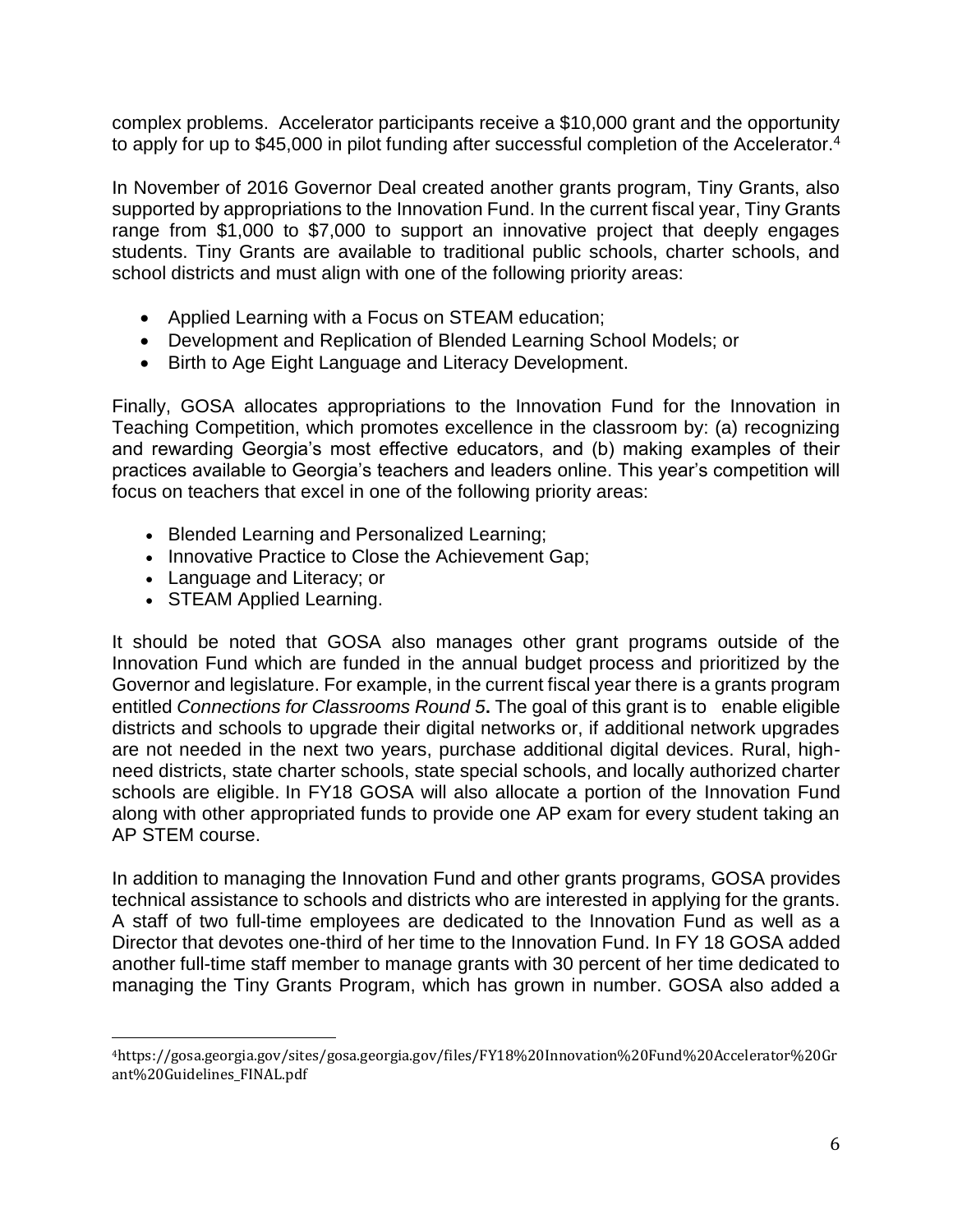staff attorney who works about 75 percent of the time on managing contracts for the Innovation Fund and other grant programs.

### How does the Georgia fund the Innovation Fund?

Initially, the Innovation Fund was funded entirely by recurring general fund appropriations. In FY 15 the Georgia legislature appropriated \$5.0 million in recurring general funds to GOSA. That line item appropriation has increased over time to approximately \$6.3 million. In FY 2016, the Innovation Fund received tax-exempt status from the IRS, allowing the Innovation Fund Foundation, Inc., to seek donations from business and foundations. (Appendix D)

### Who can apply for grants?

It depends upon which grant or initiative but due to the various grants available, a classroom teacher, administrator, school, or school district may apply.

### How are grants awarded?

GOSA manages the grants process and awards the grants. A team of reviewers including GOSA and former Georgie Department of Education staff, area experts and education nonprofit leaders score each proposal against a rubric. Two reviewers score each grant proposal. The average of these two scores served as the applicant's final score. In the event of a large discrepancy between the two reviewers' scores, a third reviewer scores the application and then drops the outlier score. Top-scoring applicants then are interviewed. Final recommendations are made pursuant to the written application and interview. The names of the schools and districts are not removed. However, the reviewers must complete a conflict of interest form for each grant application they score.

#### What are the grant amounts?

The maximum grant awards are flexible depending upon the specific grant application and the available annual budget appropriation. The legislature and Governor also fund other grant programs through GOSA and direct the creation of these grant programs and their focus.

### What are the objectives of the grant?

The overall objective of the Innovation Fund is to dramatically advance student achievement in Georgia by investing in "school districts charter schools, and traditional public schools committed to planning, implementing and scaling programs that take a radical approach to education. The grants are to "support the development, expansion and investment in innovative best practices that improve student achievement."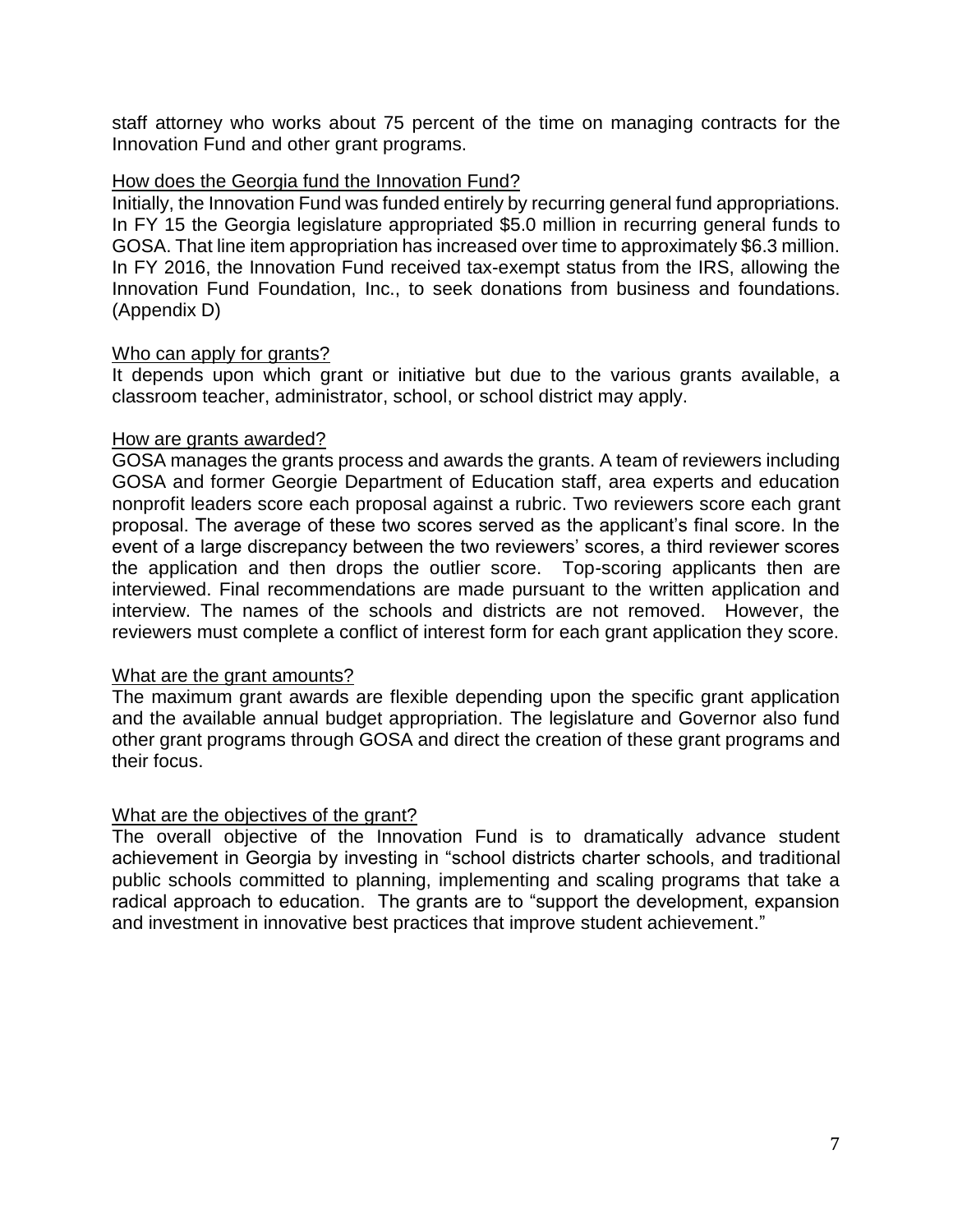## What are the outcomes?

GOSA releases annual reports that are available online.<sup>5</sup> Each grantee is responsible for contracting with an external evaluator to measure the effectiveness of their grant program. Grantees submit bi-annual reports documenting the findings.

## **Nebraska**

In August 2015 the Nebraska legislature created the Innovation Grant Program, a competitive grants program. Beginning July 1, 2016, the Improvement Fund received 44.5% of the State Lottery Operation Trust Fund. Over the next three years, available funding is projected to be \$7.8 million.<sup>6</sup>

How does Nebraska fund the Innovation Grant Program? Nebraska uses proceeds from the state lottery.

### Who can apply for grants?

Only school districts may apply for the grants; however, a statewide coalition of districts, community partners and key education and community stakeholders may apply.

## How are grants awarded?

The Nebraska State Board of Education establishes the program by awarding funds to "projects deemed sufficiently innovative, with a high chance of success and statewide significant." Projects must have the potential to be both replicable and scalable, with priority considering given to those grants that:

- Serve high needs students;
- Serve student attending "Needs Improvement" schools;
- Focus on the tenets of the state's accountability system; or
- Leverage technology to support instructional practice and professional development.

Districts whose application is approved are not awarded the grant monies upfront but instead are reimbursed for expenses by the Nebraska Department of Education who administers the reimbursements.

### What are the grant amounts?

l

In February of 2017 the State Board of Education awarded five grants totaling \$4.7 million. The grants ranged in size from \$107,089 to \$1,640,839.

What are the objectives of the grant?

<sup>5</sup> <https://gosa.georgia.gov/innovation-fund-outcomes>

<sup>6</sup> <https://www.education.ne.gov/pmo/innovation-grant/>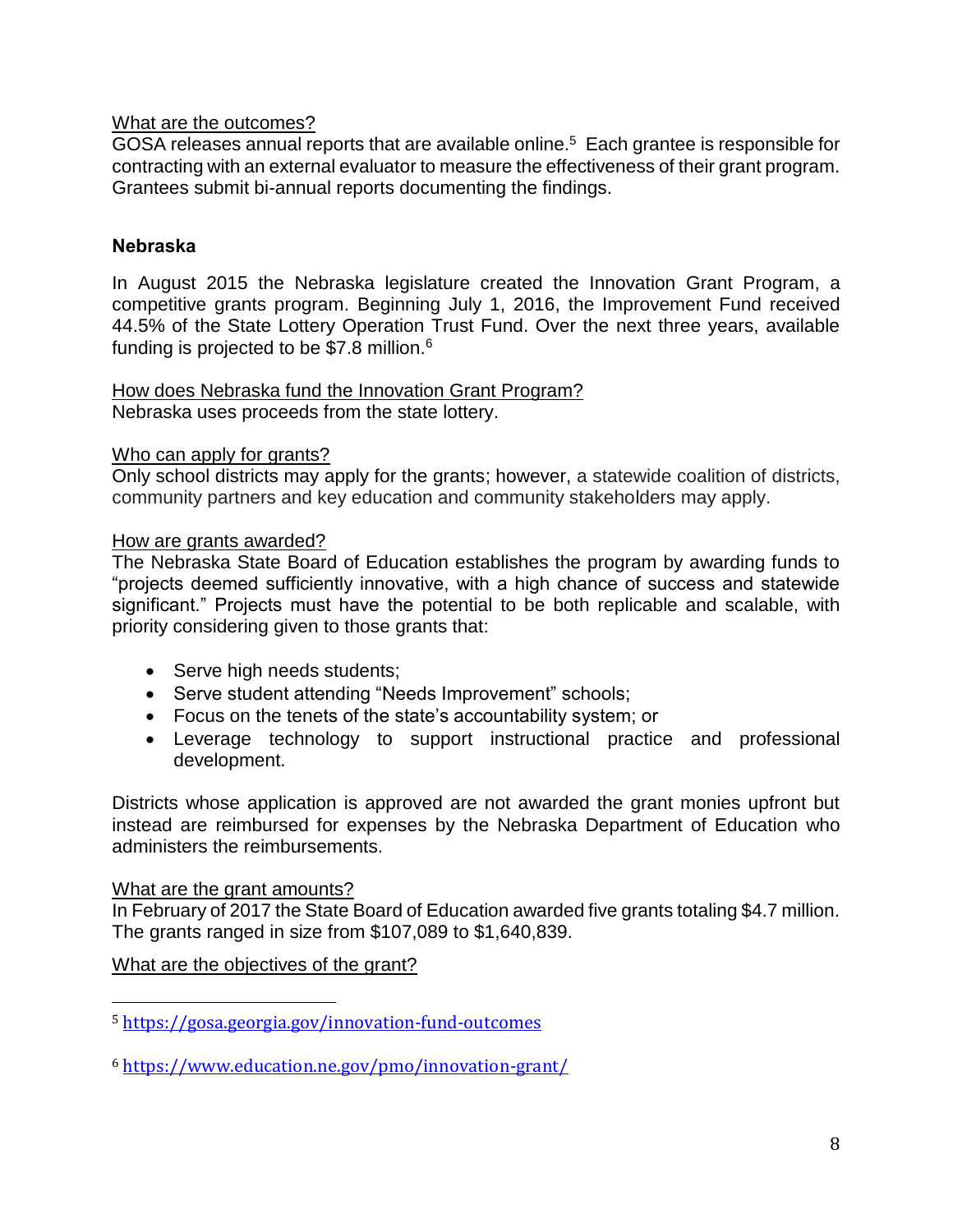The grants are to "support the development, expansion and investment in innovative best practices that improve:

- Education outcomes for early childhood, elementary, idle school or high school students;
- Transitions between any successive states of education; or
- Transitions between education and the workforce.

## How does the state measure the impact of the grants?

By December 1, 2017 and annually thereafter, the State Board of Education must submit an Innovation Grant Program Annual Report to the legislature.

Grantees are also required to conduct an independent evaluation of the grant. Grantees must also submit a Summative Evaluation of Progress Report to the State Board and Education Committee by July 1, 2019. Based on the report, the State Board will identify projects that represent:

- A best practice;
- A model for a State-supported program; or
- A local issue or promising practice for further study.

## **North Carolina**

North Carolina incorporates a different approach for promoting innovation in education. The North Carolina General Assembly uses the expertise of the Friday Institute for Educational Innovation at North Carolina State University to advance educational innovations. "The mission of the Friday Institute is to

advance education through innovation in teaching, learning, and leadership. Bringing together educational professionals, researchers, policy-makers, and other community members, the Friday Institute is a center for fostering collaborations to improve education. We conduct research, develop educational resources, provide professional development programs for educators, advocate to improve teaching and learning, and help inform policy-making.<sup>7</sup>

The Institute is a non-partisan organization focused assisting policymakers with making good decisions with data to improve educational opportunities and services.

Over time the role and services provided by the Friday Institute have expanded. First, the Institute was the external evaluator for North Carolina's Race to the Top Initiative. Then due to the expertise of staff at the Institute and at North Carolina State University, the Institute spearheaded the design and implementation of the state's digital learning plan which leveraged \$14 to \$15 million in state funds for \$80 million in federal E-rate dollars to improve the internal infrastructure of public schools. Currently, the Institute focuses on the following areas of work, which have been identified and funded by the North Carolina

l

<sup>7</sup> http://www.fi.ncsu.edu/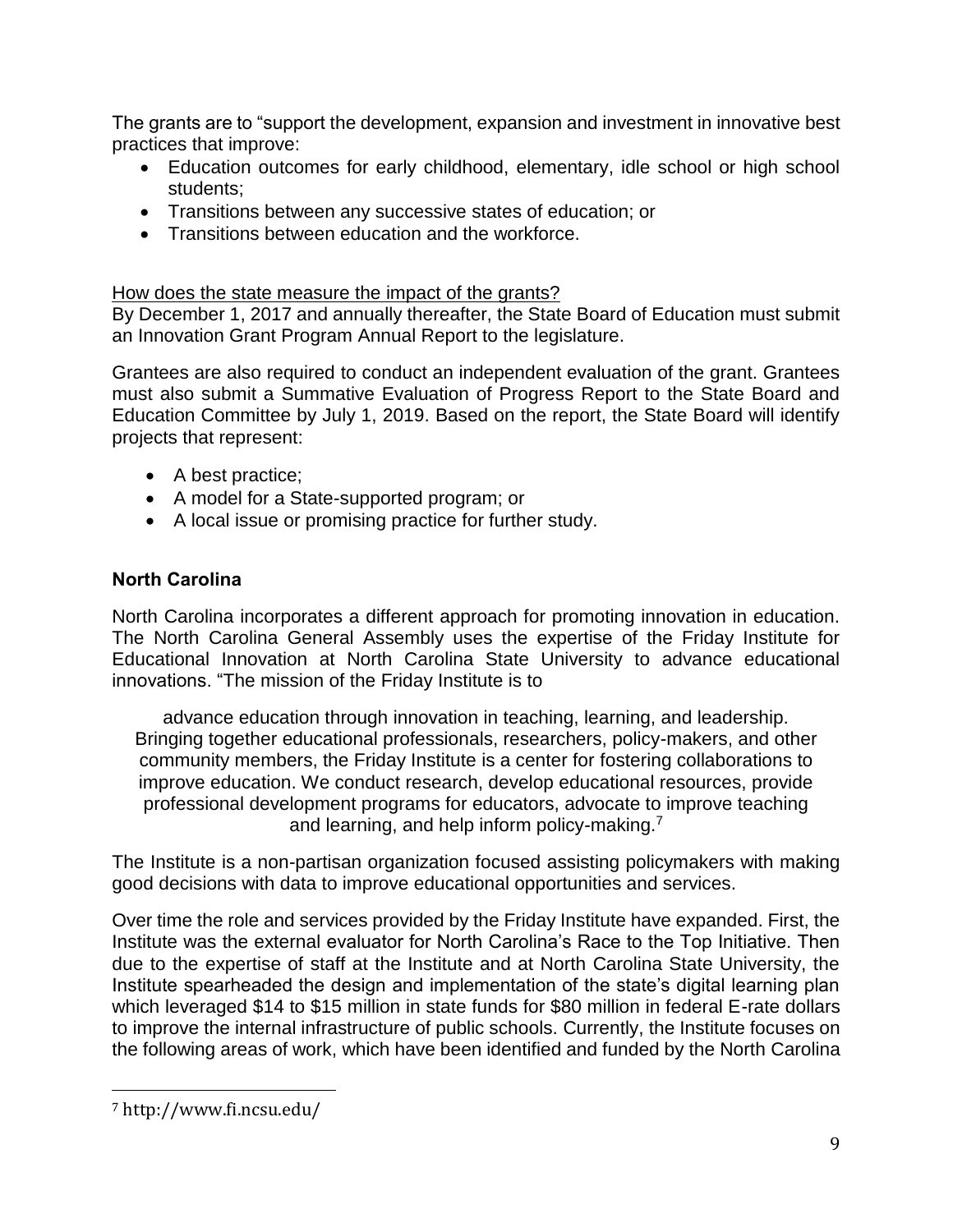General Assembly: (1) piloting innovations in teaching and learning; (2) providing professional development opportunities to educators; (3) evaluating programs and policies; and (4) designing and testing technology infrastructure.

*Innovations in Teaching and Learning* – The Friday Institute develops and shares innovative ways of teaching and learning that are made possible by multi-media and networked technologies. These approaches increase access to educational opportunities and resources, especially for students and teachers in rural areas.

*Education Workforce Development* - Prepared teachers and administrators are key to successful education. Our focus on professional development provides educational leaders at the state, district, and school levels with the skills necessary for planning and implementing innovative educational programs. These programs enable teachers to use the latest tools and resources to teach 21st century content skills. The Friday Institute provides professional development opportunities that combine face-to-face and online activities, giving the participants opportunities to experience educational uses of technology to support their own learning.

*Evaluation and Policy Analyses* - Local, state and federal policies guide schools to become more effective at preparing students. Our Evaluation Team conducts research and evaluation studies of innovations in K-12 schools and districts in North Carolina. We work collaboratively with implementers and other partners to ensure that findings from our studies are used to improve programs and inform policy. Examples of prior evaluations include: Golden Leaf STEM Evaluation; Evaluation of Race to the Top, Digital Learning Plan, and Evaluation of the Future Ready Schools Initiative.

*Technology to Enhance K-12 Education* – The Friday Institute designs and tests new approaches to provide state-of-the-art technology infrastructure that empowers teaching, learning, and management in K-12 schools. This work combines knowledge of the latest techniques for providing leading-edge, costeffective, reliable technologies with a deep understanding of the needs of K-12 schools in rural, suburban and urban areas.

For example, in reviewing the Friday Institute's October and November calendars for 2017, the Friday Institute offers support and evaluation to districts and schools on a myriad of issues related to the above four areas, including:

- o Coding, working in collaboration with Code.org;
- o Transforming Principal Preparation
- o Evaluations of STEM initiatives; and
- o North Carolina New Teacher Support Program.

The Institute receives a minimal state appropriation for basic operational costs with the majority of its funding from contracts or grants from the Department of Public Instruction. The legislature may be diverted from existing state appropriations to complete the work.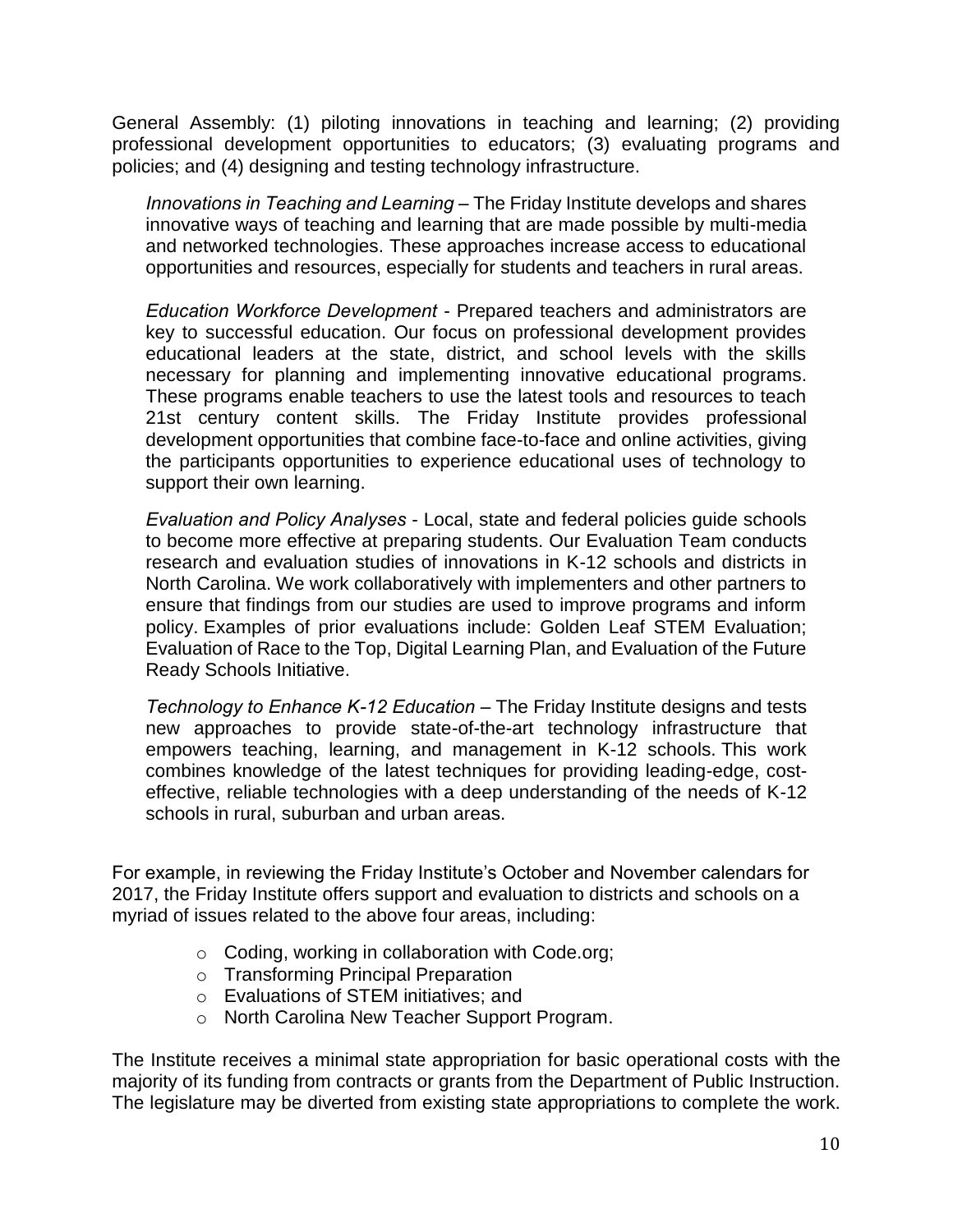The Institute also secures funds through contracts or grants from the Department of Public Instruction.

## **Ohio**

l

An initiative of Governor Kasich, the *Straight A Fund* operated for four years in Ohio, promoting innovation in public education. Innovation was defined as

an applied vision for the future that does not shy away from disrupting current educational practices in order to achieve the most prized result, a stimulating and effective educational system for all our children.<sup>8</sup>

The following table documents the total amount of state appropriations for the program as well as applications and grants awarded over the past four fiscal years. Districts must be financially able to maintain the projects over five years, either though program cost efficiency or by eliminating other, unneeded, or unsuccessful programs or processes.

**Straight A Fund**

|                       |                     | Straight A Fund                               |                                                                                                                     |
|-----------------------|---------------------|-----------------------------------------------|---------------------------------------------------------------------------------------------------------------------|
| <b>Fiscal</b><br>Year | <b>Appropriated</b> | <b>Applications</b>                           | <b>Grants Awarded</b>                                                                                               |
| 14                    | \$100 million       | 570 applications<br>totaling \$760<br>million | Round 1<br>24 grants of \$88.6 million<br>(\$11.4 million set aside for<br>transportation & local<br>initiatives)   |
| 15                    | \$150 million       | 339 applications<br>totaling \$233<br>million | Round 2<br>37 grants of \$144.6 million<br>(\$5.4 million set aside for<br>transportation and local<br>initiatives) |
| 16                    | \$15 million        | 323 applications<br>totaling \$101<br>million | Round 3<br>20 grants of \$14.6 million                                                                              |
| 17                    | \$15 million        |                                               |                                                                                                                     |

Source: http://education.ohio.gov/Topics/Straight-A-Fund

<sup>8</sup> Innovation Through Education – 2015 Annual Report. Ohio Department of Education.. [http://education.ohio.gov/getattachment/Topics/Straight-A-](http://education.ohio.gov/getattachment/Topics/Straight-A-Fund/StraightA_Annual_Report_2015.pdf.aspx)[Fund/StraightA\\_Annual\\_Report\\_2015.pdf.aspx](http://education.ohio.gov/getattachment/Topics/Straight-A-Fund/StraightA_Annual_Report_2015.pdf.aspx)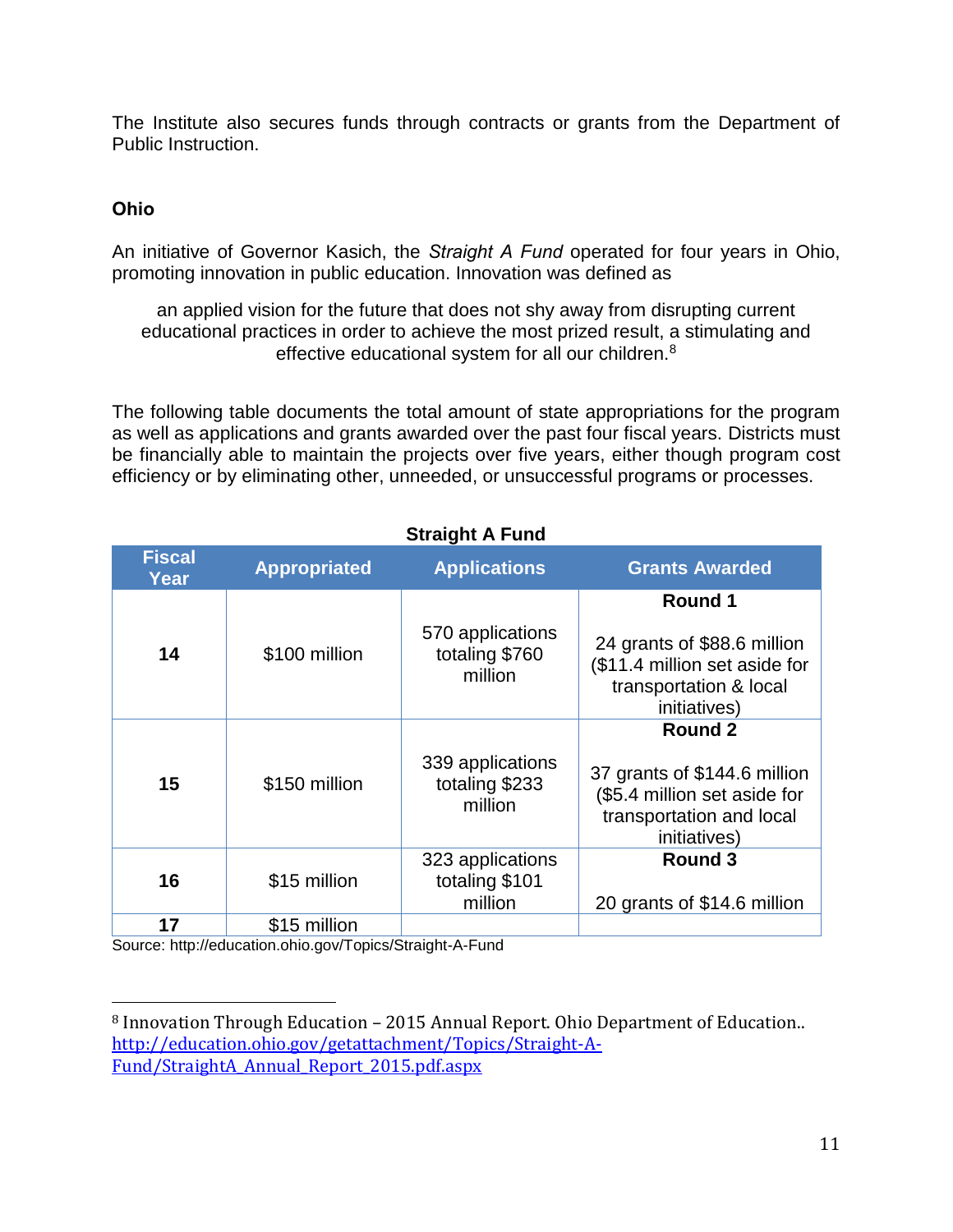### How did Ohio fund the Straight A Fund?

Ohio appropriated general fund revenues to the initiative.

### Who could apply for grants?

- School districts:
- Individual school buildings;
- Educational service centers;
- Community schools;
- **STEM schools:**
- College-preparatory boarding schools;
- Education consortia (a partnership among, city, local, exempted village, school buildings, community schools, or STEM schools);
- Institutions of higher education; and
- Private entities partnering with one or more of the entities above.

### How were the grants awarded?

A nine-member Governing Board oversaw the grants process. The Board consisted of the superintendent of public instruction, four members appointed by the Governor, two members appointed by the Speaker of the House of Representatives, and two members appointed by the President of the Senate.

Three scorers independently reviewed each grant proposal to determine if it met financial and programmatic sustainability. Once reviewers determined the grant proposal was sustainable, four additional scorers independently evaluated the merits of the grant. The screeners used criteria established by the Department of Administrative Services. These criteria determined potential conflicts of interest. Reviewers also received extensive training on how to evaluate the proposals. Then, an additional group of 30 grant advisors reviewed and recommended the top applicants. These evaluators compared the expected cost savings to the cost of sustaining the grant over five years.

Then the proposals are ranked in order with districts' names removed – for final consideration by the Governing Board. As required by State law, the board's selections then go to the Ohio Controlling Board for final approval.

#### What were the grant amounts?

Initially the maximum grant was \$5 million per applicant; however, the General Assembly reduced the maximum amount to \$1.0 Maximum grants for consortium totaled \$15 million.

### What were the objectives of the grant?

Grants had to be used to achieve one or more of the following goals:

- 1. Increased student achievement;
- 2. A spending reduction in the five-year forecast or positive performance on other fiscal measures established by the Straight A Fund Governing Board;
- 3. Greater share of resources directed into the classroom; and/or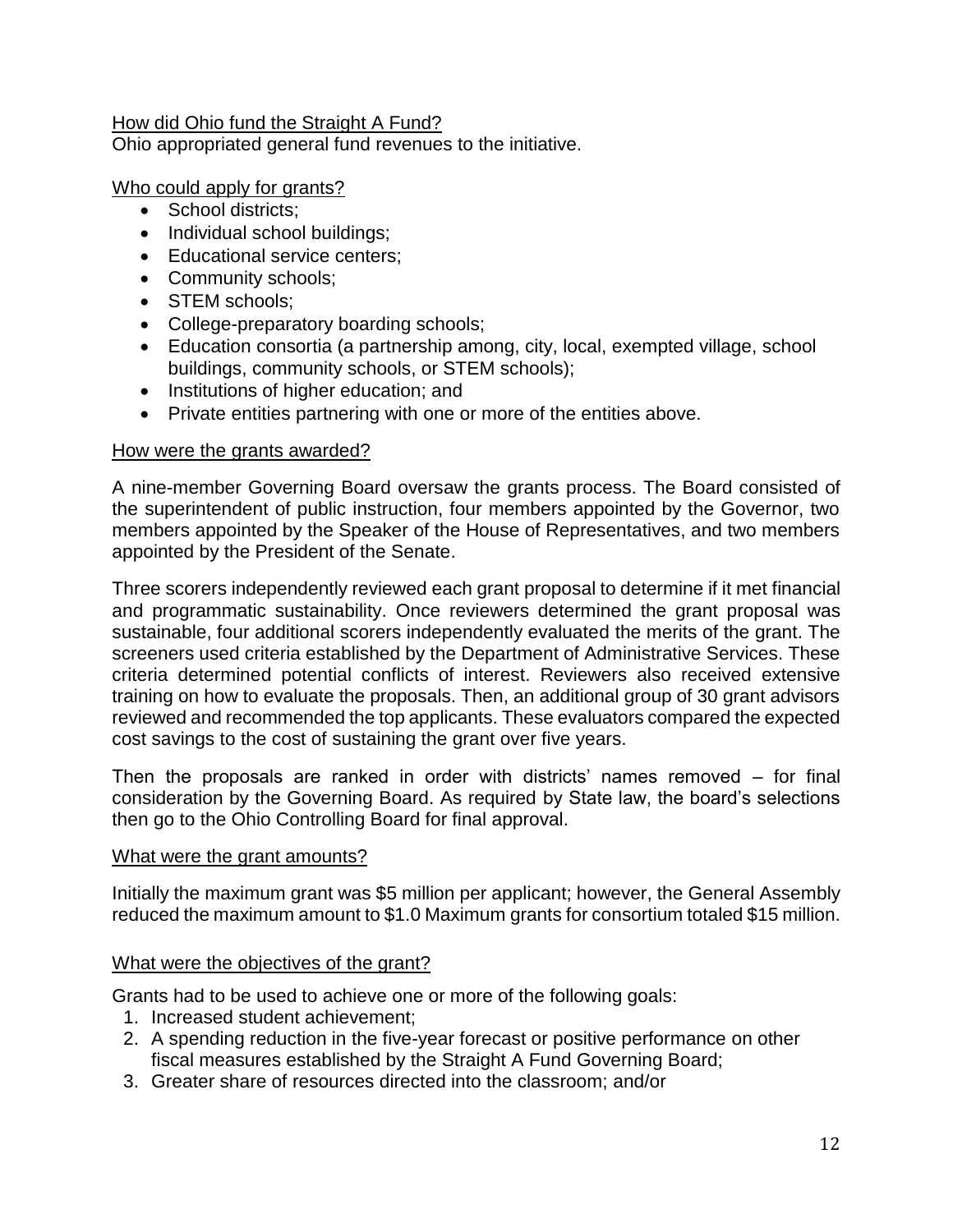4. Use of a shared services delivery model that demonstrates increased efficiency and effectiveness, long-term sustainability and scalability.

## How did the state measure the impact of the grants?

Annually, the Governing Board submitted a report on the Straight A Fund to the General Assembly, to teachers, students and parents. The Ohio Department of Education determined whether school districts were maintaining the projects over five years, either though program cost efficiencies or by eliminating other, unneeded or unsuccessful programs or processes. The Ohio Department of Education also was required to track the direct academic impact of each project. The *Straight A Fund also* gathered information about how the projects stimulated further changes within schools and communities.

## What were the lessons learned?

 $\overline{a}$ 

The Ohio General Assembly discontinued funding for the program in June of 2017. John Mullaney, Executive Director of the Nord Family Foundation in Ohio and Aaron Churchill of the Thomas B. Fordham Institute argue that the program should be continued but with the following modifications:

- 1. Focus less on cost efficiencies and focus more on promising education initiatives;
- 2. Reduce the grant amounts to be more reasonable;
- 3. Include site visits in the grant-making process; and
- 4. Set aside funds to evaluate success and do so in a rigorous and transparent manner. Needed is a rigorous empirical analysis to determine whether there is clear evidence that the program met its goals.<sup>9</sup>

<sup>9</sup> Mullaney, John and Churchill, Aaron. Fixing Ohio's Promising but Now-Defunct School Innovation Fund. August 9, 2017.

http://www.cleveland.com/opinion/index.ssf/2017/08/the flaws that kept ohios stra.html.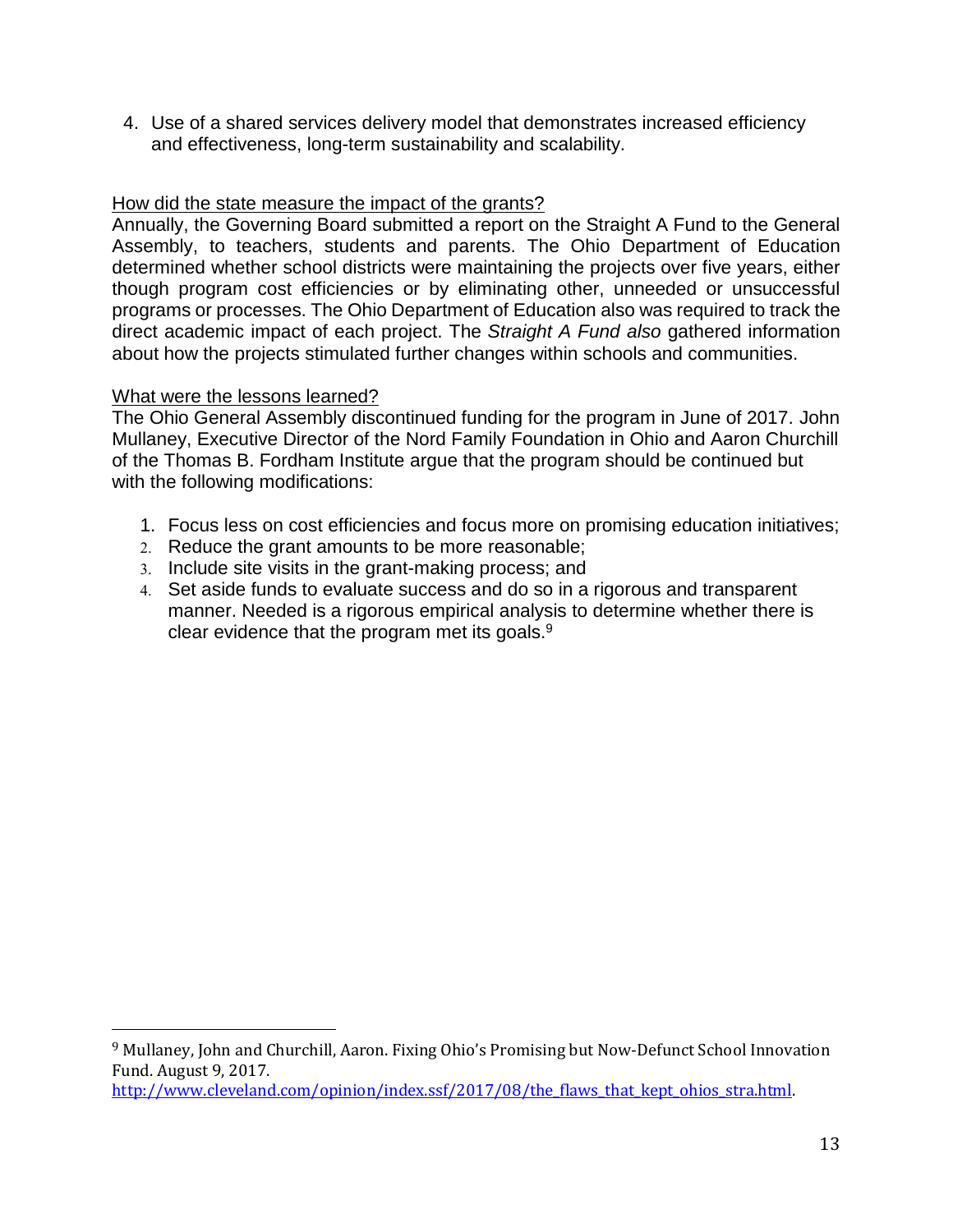# EOC Staff Recommendations

Based on the programs implemented in other states and South Carolina's own experience with Innovation Grants programs, the EIA and Improvement Mechanisms Subcommittee recommends to the full EOC the following a plan to develop and implement a strategic grants process for reviewing, awarding, and monitoring innovative education strategies in schools and districts along with priority areas for funding.

**Recommendation 1:** South Carolina should create the South Carolina Education Innovation Fund, a nonprofit foundation under Section 501(c)(3) of the Internal Revenue Code. The overriding goal of the Education Innovation Fund would be to invest in strategies to improve student outcomes as described in the *Profile of the South Carolina Graduate*. By qualifying as a tax-exempt organization, the Education Innovation Fund would promote public-private partnerships between business, nonprofit organizations, institutions of higher education, local school systems and public schools. The state's contribution to the Education Innovation Fund would be recurring general funds or EIA revenues. The staff recommends an initial state appropriation of \$5.0 million. This recommendation mirrors the approach used in Georgia.

**Recommendation 2:** South Carolina should use the framework of the existing Community Block Grants for Education Pilot Program to establish a formal competitive grants process for reviewing, awarding, and monitoring grants from the Education Innovation Fund to individual school districts, consortia of school districts, schools and teachers. The current structure ensures an objective evaluation of each grant by an independent committee composed of educators and business. Having business representation on the review panel should encourage support by business and industry in the fund.

Furthermore, based on Ohio's experience with the *Straight A Fund*, the staff also recommends the maximum amount of any grant be limited to \$500,000 over a two-year period and the grant-making process include site visits of finalists. While other states require the grantees to contract for an external evaluator to measure the effectiveness of their grant program, the staff recommends instead that grantees be required to participate in an external independent evaluation and that the grantees submit annual financial and academic progress reports.

**Recommendation 3:** Annually in the General Appropriation Act, the Governor and legislature should identify the priority areas for grant funding. Priority areas should identify the key benchmarks in the education continuum that must be improved to raise student achievement and ensure all student graduate college, career and civic ready. Projects must have the potential to be both replicable and scalable with priority given to those grants that focus on:

- Applied learning opportunities and experiences, especially in STE(A)M fields;
- Blended and personalized learning focused on content mastery and experiential learning;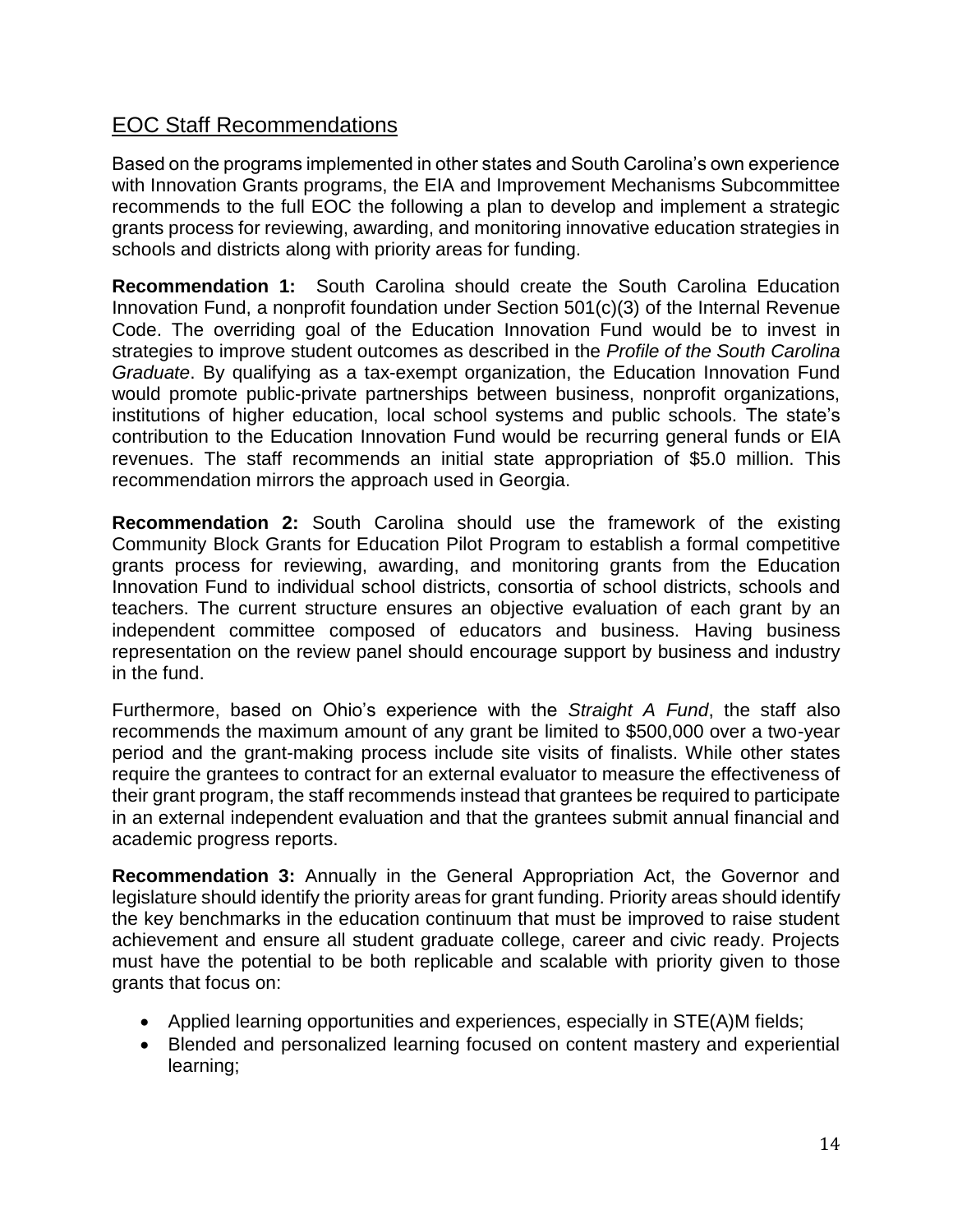- Early language and literacy acquisition and mathematical thinking innovations aligned to support and improve current pre-K and reading initiatives; and
- Innovative strategies to close student achievement gaps, with a focus on Below Average and Unsatisfactory schools.

**Recommendation 4:** If there are initiatives that the General Assembly desires to fund and pilot statewide or in multiple school districts, the General Assembly should consider allocating funds directly to a state agency and directing by a proviso that the state agency implemented in the upcoming school year the initiative using emergency or sole source procurements. Because the goal of a pilot initiative is to determine its feasibility and effectiveness for statewide adoption or use, then the state agency procuring the initiative should also be responsible for ensuring implementation, measuring the outcomes, and recommending to the legislature if and how the program could be scaled statewide.

**Recommendation 5:** The South Carolina Education Innovation Fund should also study and implement the creation of an online platform to provide students in every classroom with an expanded array of course options from a wide portfolio of diverse, accountable providers and to recommend a long-term plan to sustain and staff the initiative. Course content providers may include, but are not limited to, local public schools, VirtualSC, colleges and universities, employers, non-profits and other states with successful online course delivery programs. There must be a rigorous review process of prospective providers and courses and a strong system to monitor student achievement. Courses may be delivered in online, blended or face-to-face environments and must align with state standards. The online portal should be promoted in collaboration with districts and schools and serve as an easy to use aggregated resource for guidance counselors, students and parents.

.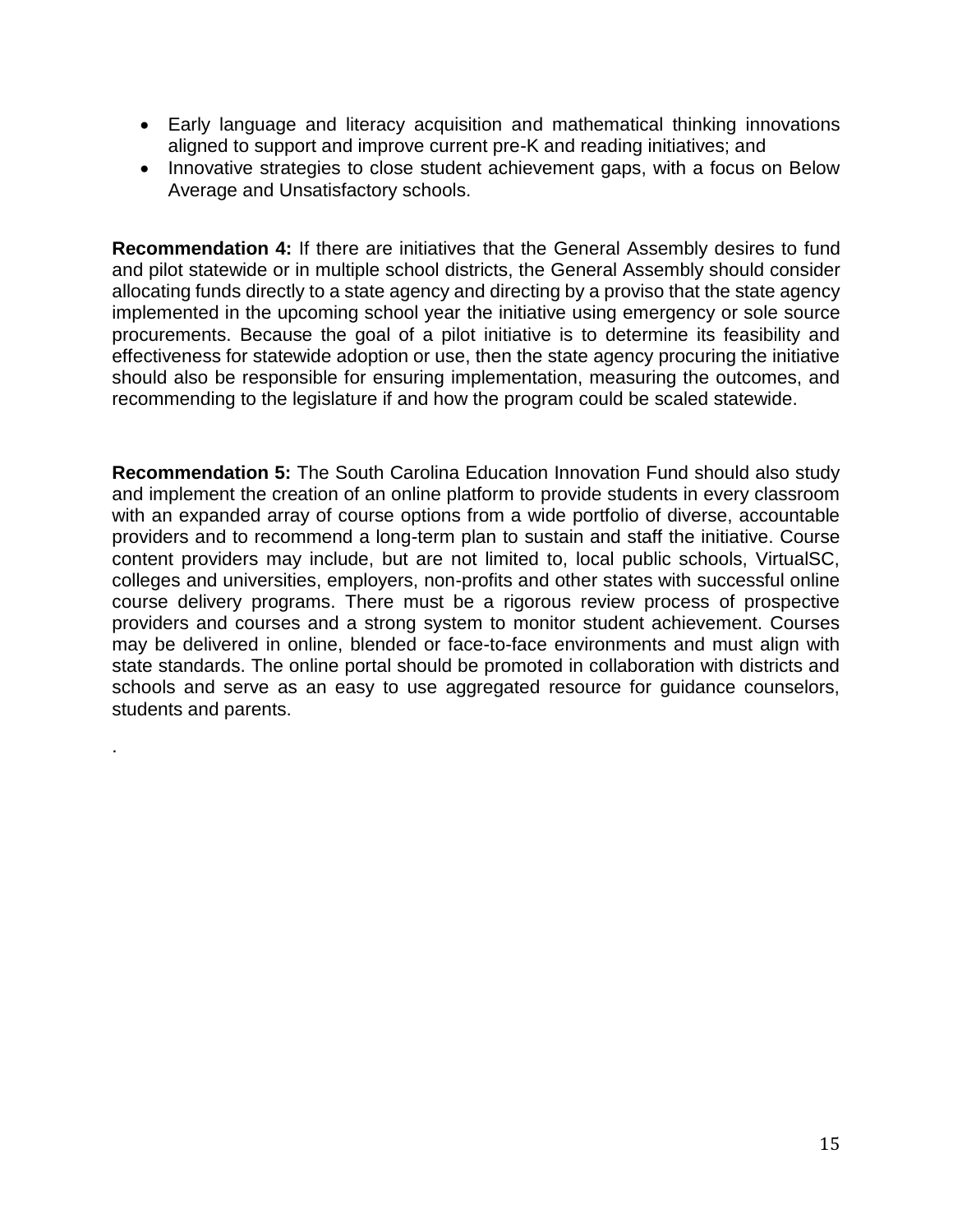## **Appendix A**

## **2017-18 General Appropriation Act**

**1A.43.** (SDE-EIA: EOC Partnerships for Innovation) Of the funds appropriated or carried forward from the prior fiscal year, the Education Oversight Committee is directed to participate in publicprivate partnerships to promote innovative ways to transform the assessment of public education in South Carolina that support increased student achievement in reading and college and career readiness. The Education Oversight Committee may provide financial support to districts and to public-private partnerships for planning and support to implement, sustain and evaluate the innovation and to develop a matrix and measurements of student academic success based on evidence-based models. These funds may also be used to support the innovative delivery of science, technology, and genetic education and exposure to career opportunities in science, including mobile science laboratory programs, to students enrolled in the Abbeville equity school districts and students in high poverty schools. These funds may also focus on creating publicprivate literacy partnerships utilizing a 2:1 matching funds provision when the initiative employs research-based methods, has demonstrated success in increasing reading proficiency of struggling readers, and works directly with high poverty schools and districts. The committee will work to expand the engagement of stakeholders including state agencies and boards like the Educational Television Commission, businesses, and higher education institutions. The committee shall annually report to the General Assembly on the measurement results.

The Education Oversight Committee and the Department of Education shall recommend to the Senate Finance Committee and to the House Ways and Means Committee a plan to develop and implement a strategic grants process for reviewing, awarding, and monitoring innovative education strategies in schools and districts. The plan would identify the process and priority areas for funding that address the educational needs of the state. The plan must be submitted by January 15, 2018.

**1A.50.** (SDE-EIA: Surplus) For Fiscal Year 2017-18, EIA cash funds from the prior fiscal year and EIA funds not otherwise appropriated or authorized must be carried forward and expended on the following items in the order listed:

- 1. Computer Science Task Force \$400,000;
- 2. EOC-Partnerships \$6,281,500;
- 3. Industry Certification \$3,000,000;
- 4. SDE-School Districts Capital Improvement Plan \$55,828,859;
- 5. SDE-Technical Assistance \$1,308,500; and
- 6. SDE-K-12 Funding Gap \$450,000.

The Department of Education shall disburse the funds for the K-12 Funding Gap proportionately to school districts that, in the current fiscal year, are cumulatively appropriated and allocated at least eight percent less state funds than the school district was appropriated and allocated in Fiscal Year 2016-17. For purposes of this proviso, state funds includes Education Improvement Act funds. Further, the amounts appropriated and allocated in Part IA and Sections 1 and 1A of this Part IB, shall be considered for purposes of determining whether a school district received less state funds.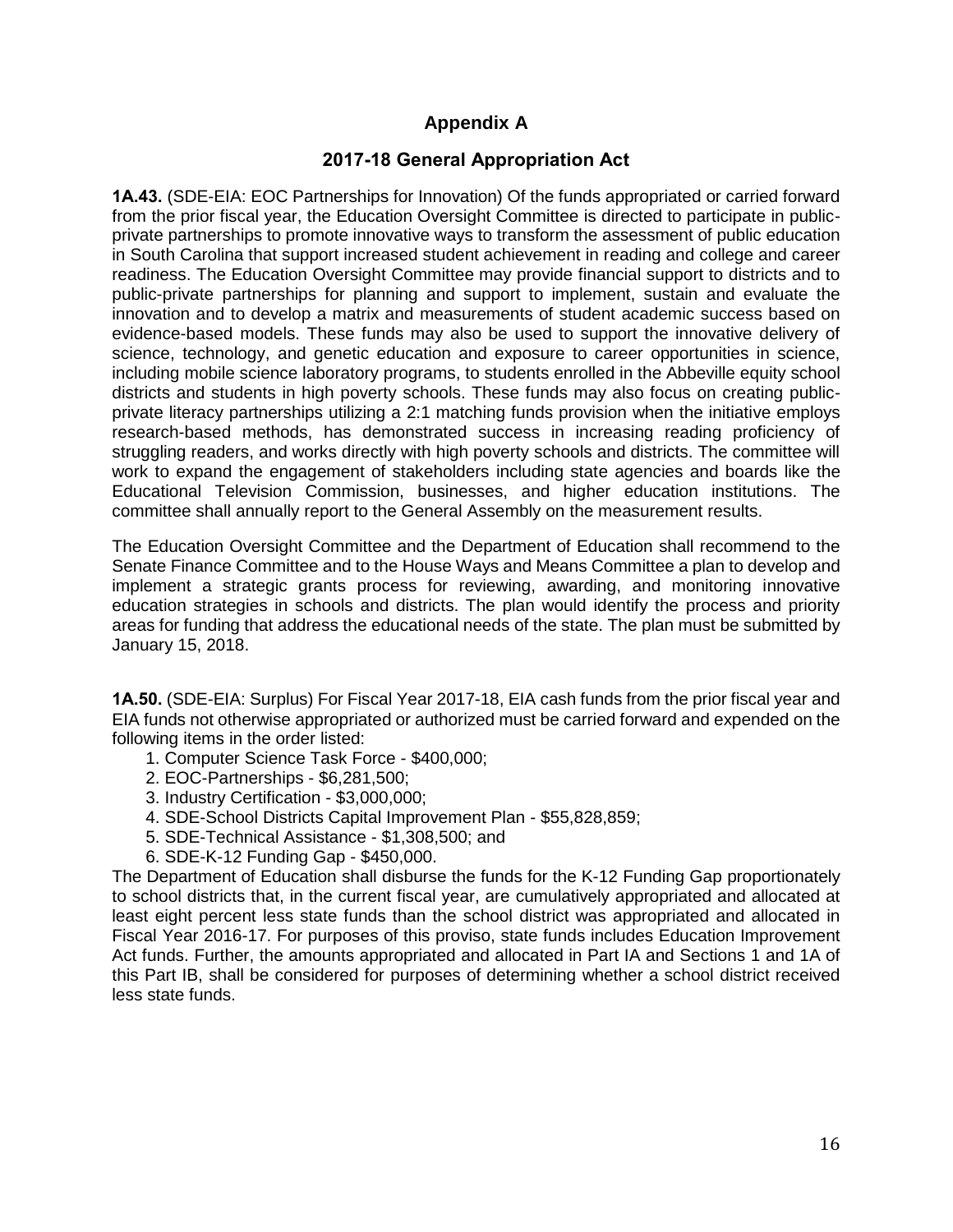## **Appendix B**

## **Public Choice Innovation Schools**

### **Fiscal Year 2007-08 General Appropriation Act**

#### **\$2,560,000 appropriated in in recurring EIA revenues**

**1A.69.** (SDE-EIA: XI.E.1-Public Choice Innovation Schools) With the funds provided, a grant program will be established to support the creation of Public Choice Innovation Schools in South Carolina and to provide for their evaluation. These schools are public choice alternatives for grade 4-8 students enrolled in the public schools rated Unsatisfactory or Below Average or students enrolled in public schools rated Average or above and who scored Basic or below on any two or more subject area grade level PACT assessments in grades 3-7 during the most recent school year. The goal of Public Choice Innovation Schools is to demonstrate leadership in instructional, administrative or personnel practices yielding strong student academic achievement.

 To assist entities in operating innovation schools, a grants program would be established by the State Board of Education. The grant would be for a minimum of five years with the first year of funding for planning and equipping purposes and the remaining years of supplemental funding for operation of the innovation school. Entities eligible to receive a grant include public and private partnerships. Partnerships include an educational management organization, a private corporation, an institution of higher education, a consortium of public schools districts and/or a contractual relationship between a private entity and a public school district. In the application process, partnerships must demonstrate at least one of the following strategies in improving leadership and academic achievement: changes in teacher compensation to address geographic or certification barriers and/or to offer performance incentives; utilization of novel leadership and administrative policies and procedures, to include preparation and certification of administrators, operational procedures and costs shared with other entities; continuous progress of students between grades 4-8; virtual delivery of substantial portions of the curriculum; and novel or nontraditional uses of time, space and technology in the instructional delivery of state academic content standards; or a combination of these strategies. The first year planning grant to each proposed school would be \$100,000 with innovation schools also eligible to receive additional grant funds for equipment and facilities not to exceed \$400,000 per partnership. In year two of the grant the partnership would receive funds for operation of the school to include a maximum grant of \$300,000 in supplement of the per pupil revenues from federal, state and local sources. In years three through five the school would continue to receive grant funds but at the maximum level of eighty percent of each previous year's grant. Funding per innovation school would be dependent upon: state per pupil allocations; supplementary allocations equal to local spending levels in the sending school; transportation allowance equivalent to the state per pupil transportation expenditure; and federal funds as applicable to the student population. In year six and beyond, the innovation school would receive a minimum supplement of \$100,000.

 Eligible to attend the Public Choice Innovation schools are students who meet one of the following conditions: (1) are enrolled in grades 4 through 8 and are assigned to a school rated Below Average or Unsatisfactory; or (2) are enrolled in schools with an absolute rating of Average or above and scored Basic or below on any two or more subject area grade level PACT assessments in grades 3 through 7 during the most recent school year. Students are not required to attend a Public Choice Innovation School in their district of residence. As long as no eligible student is denied admission, the Public Choice Innovation School may accept other students as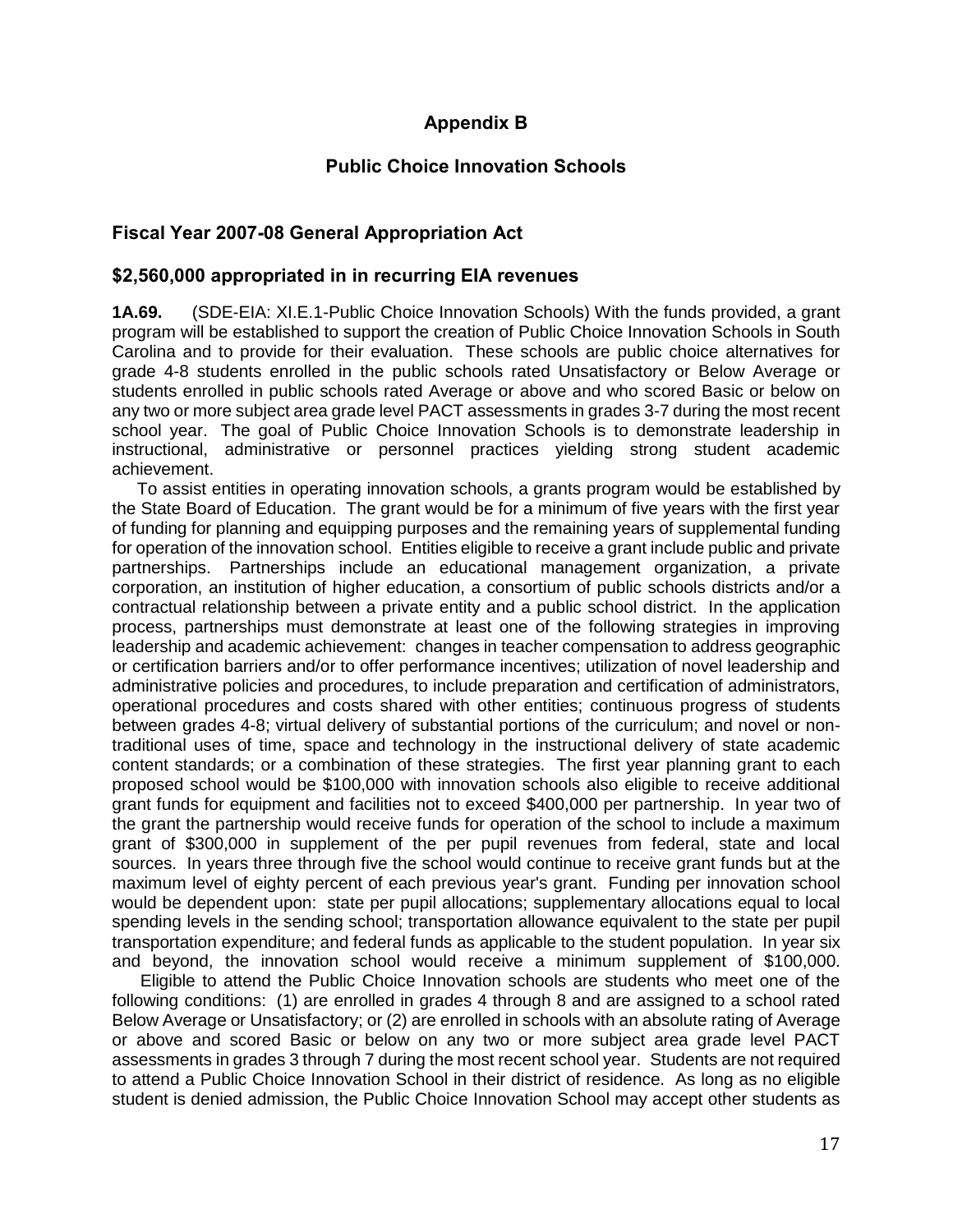their parents choose to enroll them and receive funded as previously defined. Once a student is enrolled in a Public Choice Innovation School, the child is guaranteed enrollment in the appropriate grades as long as the school remains in operation, unless the student violates behavioral expectations, or the parents choose to transfer the student to another school for which the student is eligible. An innovation school may not discriminate against any student on the basis of race, color, national origin, gender, disability or prior academic performance.

 Public Choice Innovation Schools are required to participate in the statewide testing program; however, the schools shall not receive Education Accountability Act ratings until the third year of operation. The initial rating addresses student performance in the third year of operations.

 An independent longitudinal evaluation of Public Choice Innovation Schools is to be conducted or contracted by the Education Oversight Committee and must include a value-added component so that valid comparisons can be made to student performance in traditional public schools and public charter schools.

 Of the funds provided herein, the first \$200,000 will be directed to the South Carolina Public Charter School District Board of Trustees which shall be authorized to use these funds for administrative costs to make the district operational.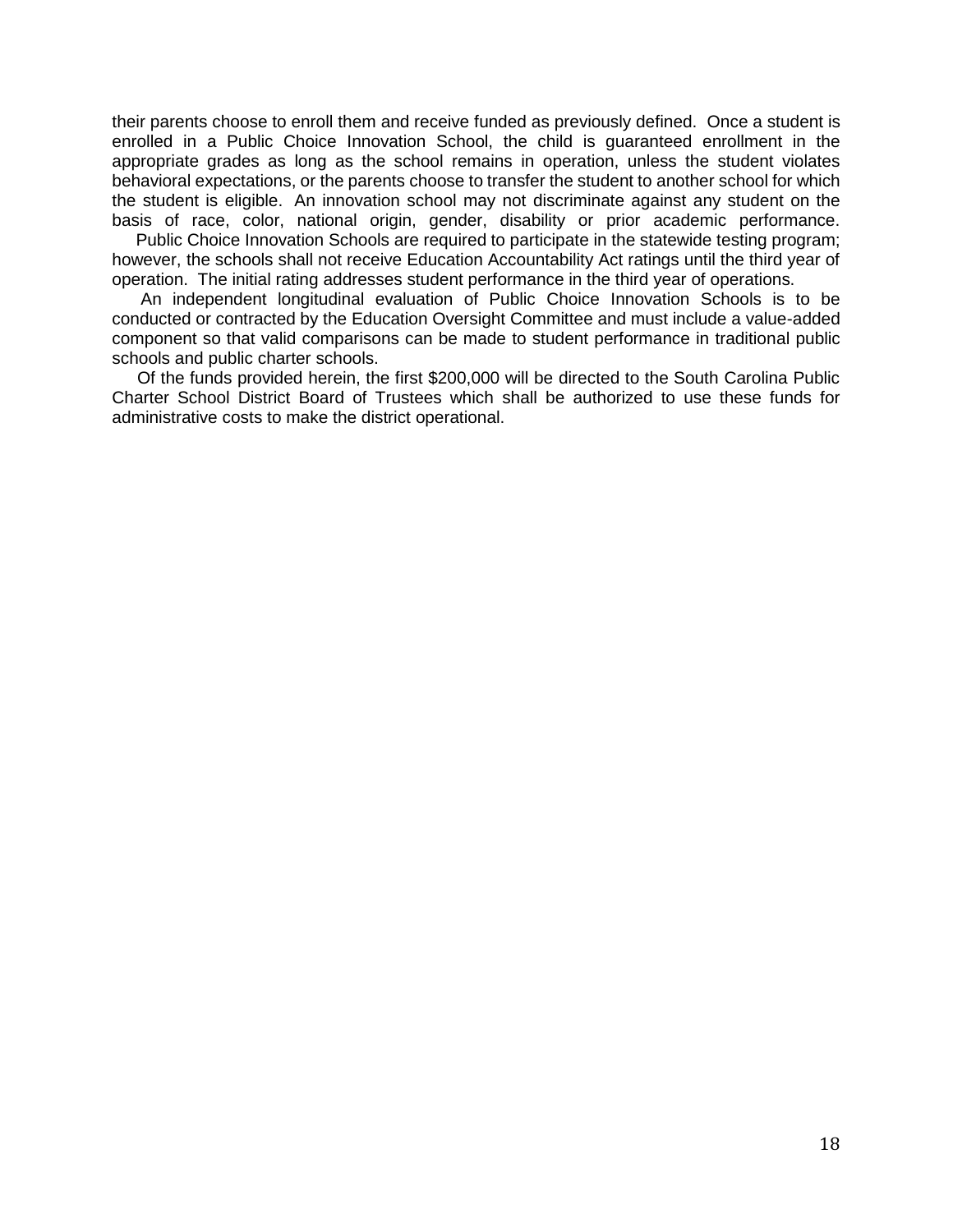### **Appendix C**

### **Community Block Grants for Education Pilot Program**

#### **2017-18 General Appropriation Act**

### **\$1,000,000 allocated in unexpended full-day 4K funds from Office of First Steps to EOC pursuant to Proviso 1A.65.**

**1.65.** (SDE: South Carolina Community Block Grants for Education Pilot Program) There is created the South Carolina Community Block Grants for Education Pilot Program. The purpose of this matching grants program is to encourage and sustain partnerships between a community and its local public school district or school for the implementation of innovative, state-of-the-art education initiatives and models to improve student learning. The initiatives and models funded by the grant must be well designed, based on strong evidence of effectiveness, and have a history of improved student performance.

The General Assembly finds that the success offered by these initiatives and programs is assured best when vigorous community support is integral to their development and implementation. It is the intent of this proviso to encourage public school and district communities and their entrepreneurial public educators to undertake state-of-the-art initiatives to improve student learning and to share the results of these efforts with the state's public education community.

As used in this proviso:

(1) "Community" is defined as a group of parents, educators, and individuals from business, faith groups, elected officials, nonprofit organizations and others who support the public school district or school in its efforts to provide an outstanding education for each child. As applied to the schools impacted within a district or an individual school, "community" includes the school faculty and the School Improvement Council as established in Section 59-20-60 of the 1976 Code;

(2) "Poverty" is defined as the percent of students eligible in the prior year for the free and reduced price lunch program and or Medicaid; and

(3) "Achievement" is as established by the Education Oversight Committee for the report card ratings developed pursuant to Section 59-18-900 of the 1976 Code.

The Executive Director of the Education Oversight Committee is directed to appoint an independent grants committee to develop the process for awarding the grants including the application procedure, selection process, and matching grant formula. The grants committee will be comprised of seven members, three members selected from the education community and four members from the business community. The chairman of the committee will be selected by the committee members at the first meeting of the grants committee. The grants committee will review and select the recipients of the Community Block Grants for Education.

The criteria for awarding the grants must include, but are not limited to:

(1) the establishment and continuation of a robust community advisory committee to leverage funding, expertise, and other resources to assist the district or school throughout the implementation of the initiatives funded through the Block Grant Program;